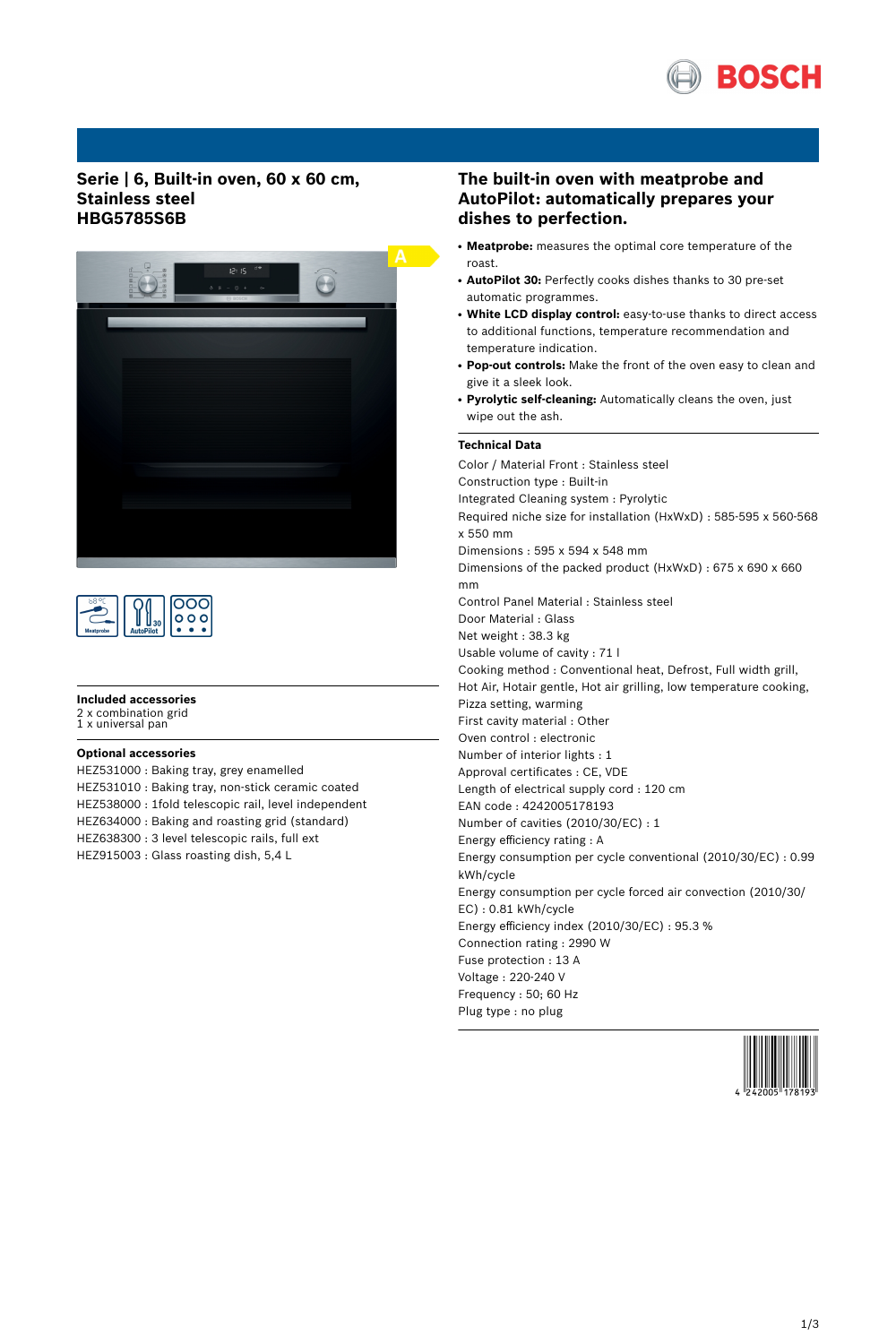

**Serie | 6, Built-in oven, 60 x 60 cm, Stainless steel HBG5785S6B**

**The built-in oven with meatprobe and AutoPilot: automatically prepares your dishes to perfection.**

#### **Design**

- LCD-display control (white)
- Drop down door, SoftClose, SoftOpen
- Rotary dial, Retractable control dials, round
- Straight bar handle

#### **Features**

- Home Connect ready
- Electronic door lock Control panel lock Automatic safety switch off Residual heat indicator Door contact switch
- Digital temperature display with proposal Heating-up indicator AutoPilot Automatic start Temperature probe
- AutoPilot, <sup>30</sup>
- Single-point meat probe
- 5 shelf positions
- Integral cooling fan
- Electronic clock timer
- Interior halogen light, Light on/off when oven door opened/ closed

#### **Cleaning**

- Pyrolytic self-cleaning function
- Full glass inner door

#### **Programmes/functions**

- Oven with <sup>9</sup> PC heating methods: 3D Hotair, conventional top and bottom heat, Hotair grilling, full width variable grill, pizza function, low temperature cooking, defrost, keep warm, Hotair gentle
- Fast pre-heating function
- Automatic programmes

#### **Accessories**

- <sup>1</sup> set of level independent telescopic rails, Stop function
- <sup>2</sup> <sup>x</sup> combination grid, <sup>1</sup> <sup>x</sup> universal pan

#### **Performance/technical information**

- Energy efficiency rating (acc. EU Nr. 65/2014): <sup>A</sup> Energy consumption per cycle in conventional mode:0.99 kWh Energy consumption per cycle in fan-forced convection mode:0.81 kWh Number of cavities: Main cavity Heat source: electrical Cavity volume:71 litre capacity
- <sup>120</sup> cm Cable length
- Total connected load electric: 2.99 KW
- Temperature range <sup>30</sup> °C <sup>275</sup> °C
- Nominal voltage: <sup>220</sup> <sup>240</sup> <sup>V</sup>
- Appliance dimension (hxwxd): 595 mm x 594 mm x 548 mm
- Niche dimension (hxwxd): <sup>585</sup> mm <sup>595</sup> mm <sup>x</sup> <sup>560</sup> mm <sup>568</sup> mm x 550 mm
- Please refer to the dimensions provided in the installation manual